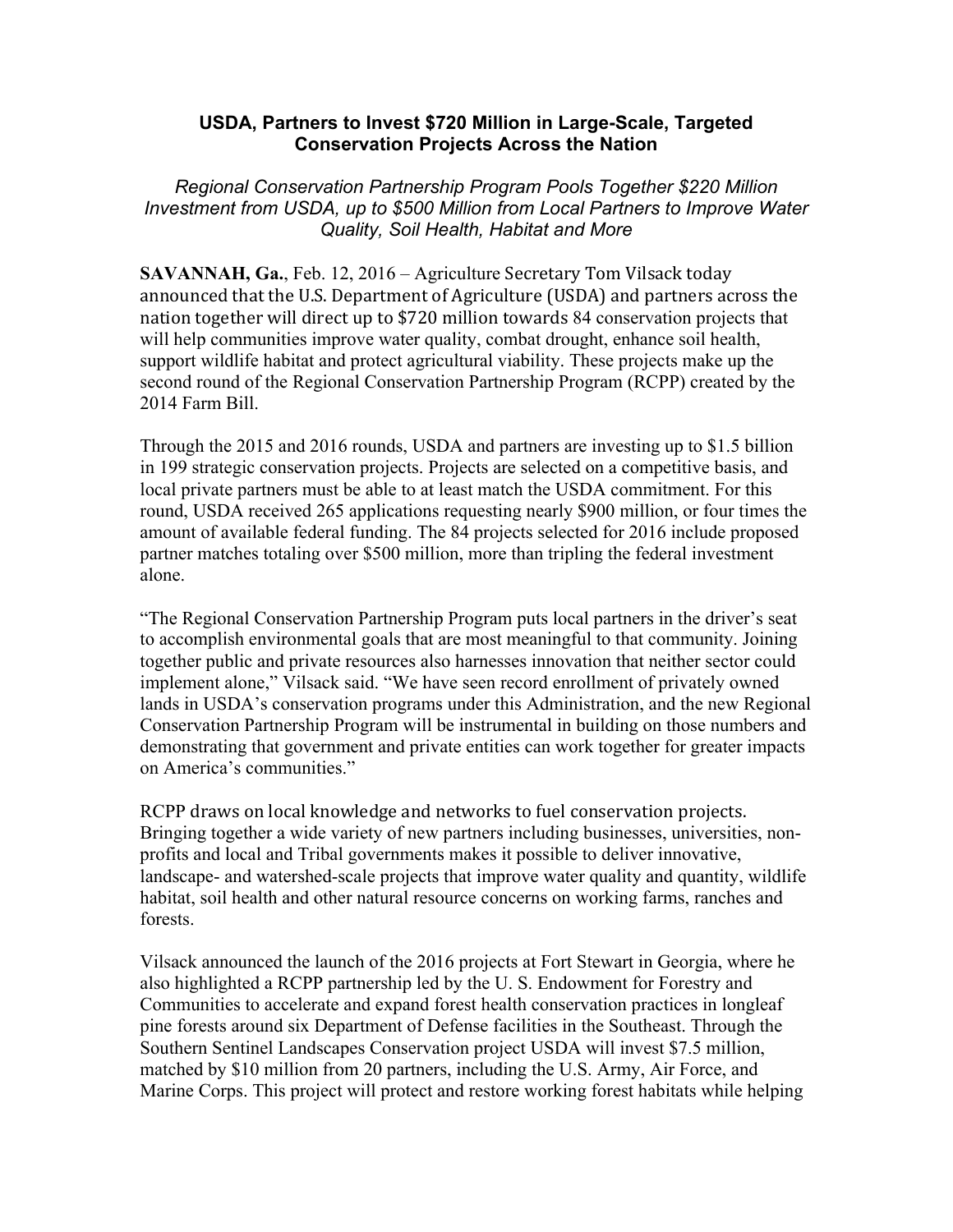ensure military preparedness by protecting open space for training and reducing regulatory pressure on the bases by improving habitat for at-risk species on private lands.

Later today, Vilsack plans to travel to Moncks Corner, S.C., to announce the launch of the African American Forest Restoration and Retention project, also led by the U.S. Endowment for Forestry and Communities. For this project, USDA is investing \$1.6 million, to be matched by around \$2 million from six partners. The project will support landowners through direct provision of forestry, land tenure and technical services as well as the brokering of services from other private and government providers including forestry commissions, consulting foresters, extension services and conservation organizations.

"We put out a call for innovative and results-focused projects that will deliver the most conservation impact," Vilsack said. "Our partners answered with creative, locally-led approaches to help producers support their ongoing business operations and address natural resource challenges in their communities and across the nation."

Water quality and drought are dominant themes in this year's RCPP project list with 45 of the 84 projects focusing on water resource concerns.

"From the harmful impact of algal bloom in the Great Lakes region to the devastating effects of persistent drought in California, RCPP helps private landowners and producers develop solutions that work for them and meet the needs of their communities and local wildlife," Vilsack said. "It's encouraging to see so much interest in the program."

USDA is committed to invest \$1.2 billion in RCPP partnerships over the life of the 2014 Farm Bill. Today's announcement brings the current USDA commitment to almost \$600 million invested in 199 partner-led projects, leveraging an additional \$900 million for conservation activities in all 50 states and Puerto Rico.

USDA invested \$370 million in  $115$  high impact RCPP projects during 2015. In New Mexico, a RCPP project with the Interstate Stream Commission and an acequia—a local communal irrigation system—has addressed long-standing infrastructure failures to significantly reduce water needs by improving irrigation efficiency. In Oregon, removal of encroaching juniper was part of the West-wide private lands conservation effort that helped obviate the need to list the Greater sage-grouse on the endangered species list.

See the full list of 2016 projects.

Since 2009, USDA has invested more than \$29 billion to help producers make conservation improvements, working with as many as 500,000 farmers, ranchers and landowners to protect over 400 million acres nationwide, boosting soil and air quality, cleaning and conserving water and enhancing wildlife habitat. For an